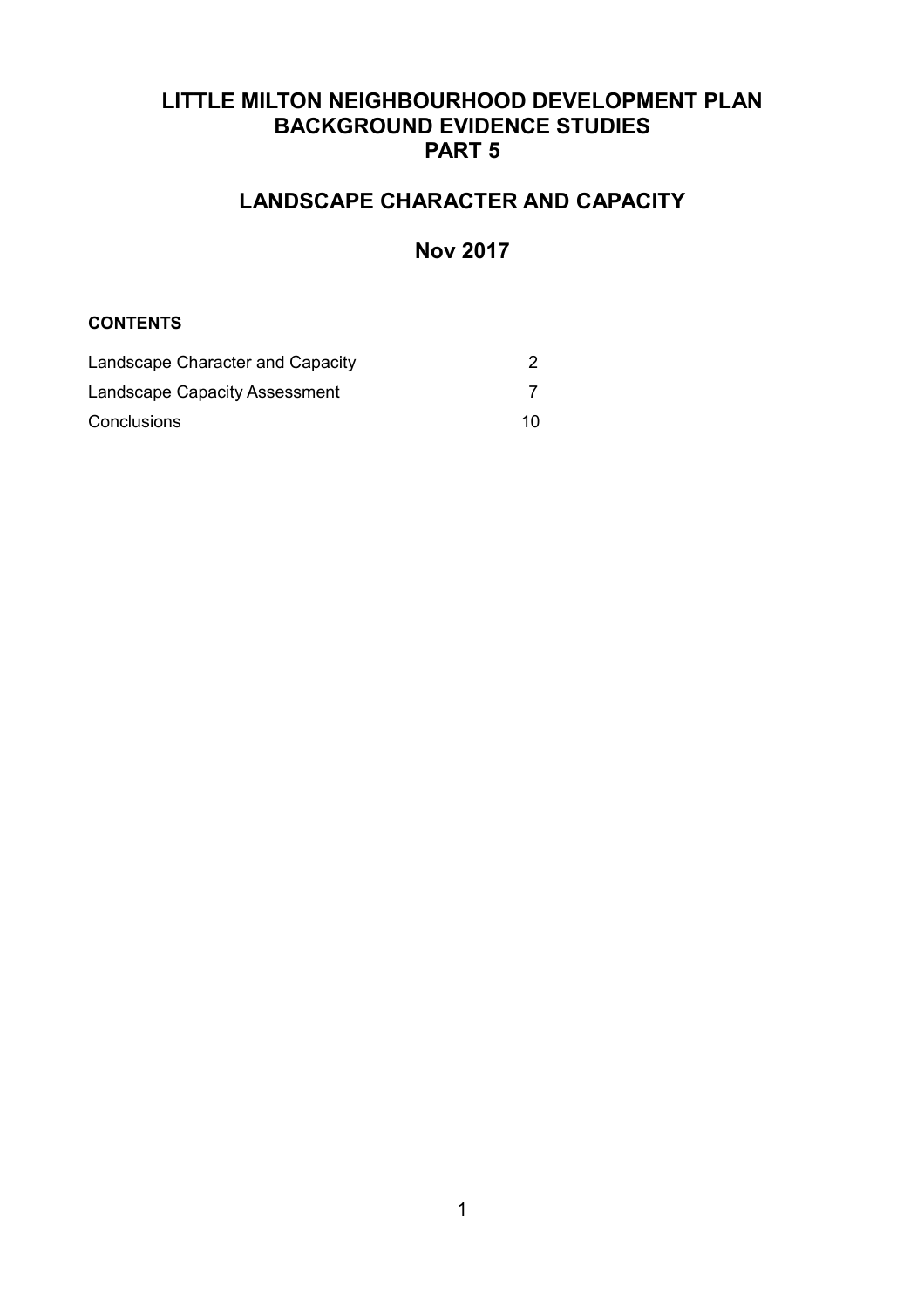### **LANDSCAPE CHARACTER AND CAPACITY**

The nature of the land around the village in environmental terms is covered in *Little Milton Neighbourhood Plan Background Document Vol II – Environmental Factors*. The aim of this assessment is to analyse the landscape around the village in terms of Landscape Sensitivity and Landscape Value and then to assess the Capacity of the Landscape to absorb any development. The methodology used is that explained in Topic Paper 6 of the Countryside Agency's Landscape Character Assessment Guidance.

In the *Background Document Vol II – Environmental Factors* the nature of the landscape was considered in terms of agricultural land classification and soil types.

A broad classification of land is contained in the South Oxfordshire Landscape Assessment<sup>[1](#page-1-0)</sup> (SOLA) which states:

The ability of the landscape to accommodate small-scale development will depend upon a combination of different factors. The nature and scale of the development itself will be crucial, along with:

• the potential impacts on distinctive landscape and settlement character, potential impacts on intrinsic landscape quality and valued features and the overall sensitivity of the landscape to change

• the visual sensitivity of the landscape, ie. the degree to which it benefits from screening or filtering of views.

SOLA classifies Little Milton as lying in the Oxfordshire Clay Vale which covers a large area. SOLA therefore takes a broad approach. This current assessment looks in more detail at Little Milton parish and considers the landscape types as defined in the Oxfordshire Wildlife and Landscape Study<sup>[2](#page-1-1)</sup> (OWLS) which are shown on the following map:

<span id="page-1-0"></span><sup>1</sup> South Oxfordshire Landscape Assessment, adopted as SPG in July 2003, by Atlantic Consultants

<span id="page-1-1"></span><sup>2</sup> http://owls.oxfordshire.gov.uk/wps/wcm/connect/occ/OWLS/Home/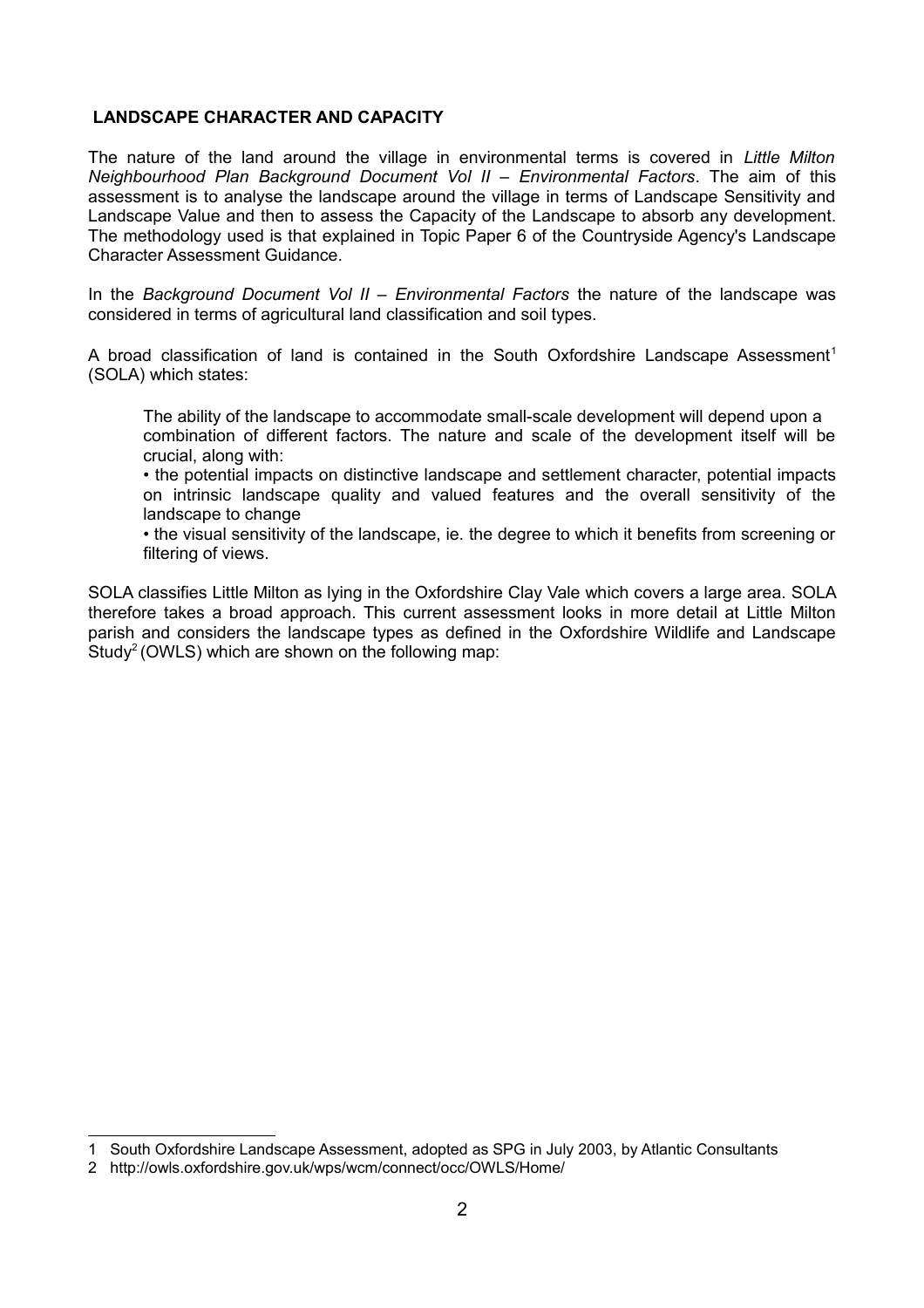Oxfordshire Wildlife & Landscape Study - Districts

http://owls.oxfordshire.gov.uk/wps/wcm/connect/occ/OWLS/Home/...

#### **Districts:**

South Oxfordshire Parishes

#### **Little Milton**

This map highlights the landscape types within the parish you selected, and its associated local character areas. You The main way may area of the map for a description of its landscape character and biodiversity. Please note that local<br>character areas can cover large areas of the countryside, and may include several parishes, so the desc scrolling to the bottom of this page.



The River Meadowlands lie on the parish boundaries, are entirely within Medium to High Flood Risk areas and are thus not suitable for development. This landscape type has therefore not been assessed further.

#### *Clay Vale*

The OWLS describes this land as follows:

#### **Overview**

This is a low-lying vale landscape associated with small pasture fields, many watercourses and hedgerow trees and well-defined nucleated villages.

#### **Key Characteristics**

- A flat, low-lying land form
- Mixed land uses, dominated by pastureland, with small to medium-sized hedged fields
- Many mature oak, ash and willow hedgerow trees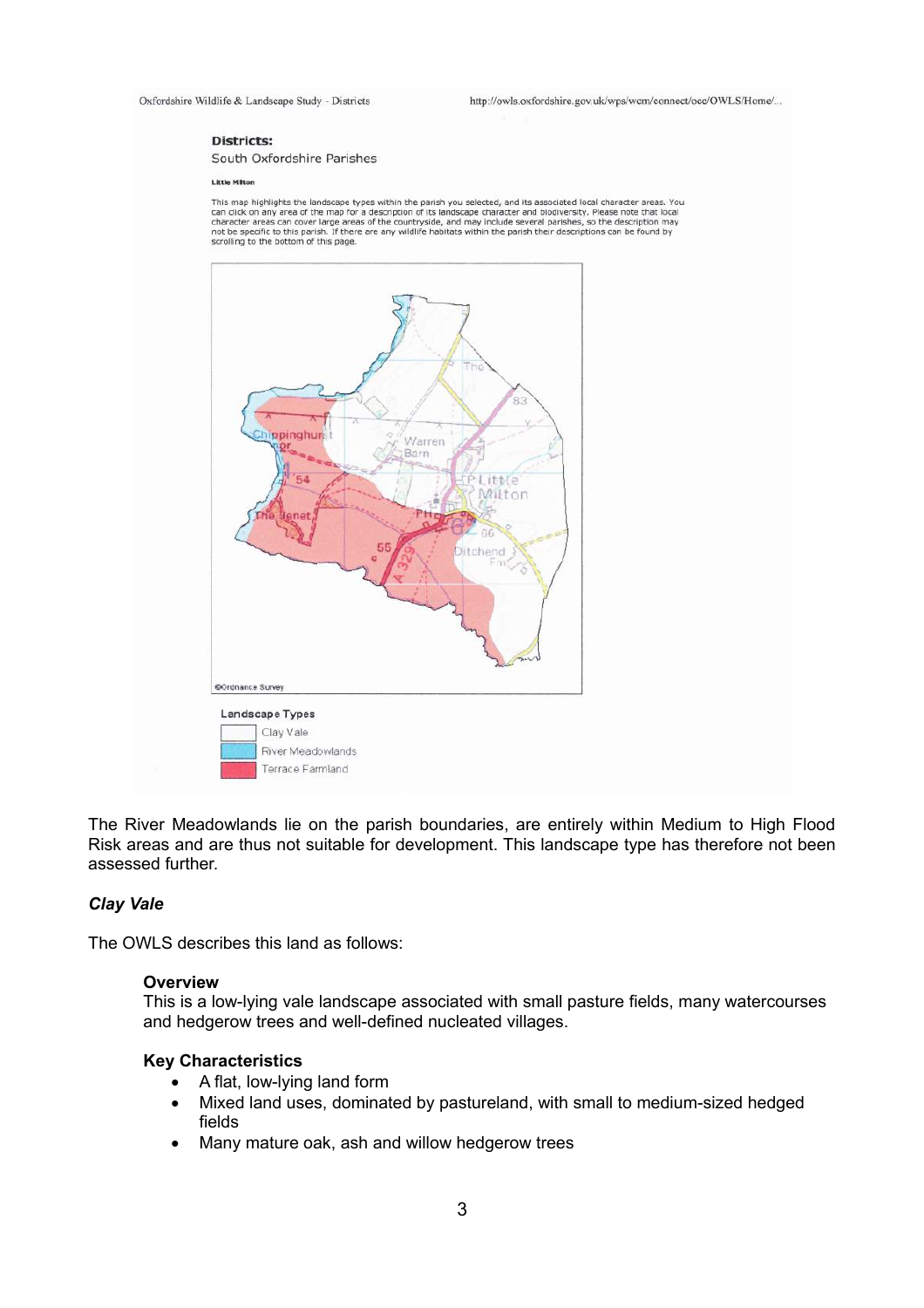- Dense, tree-lined streams and ditches dominated by pollarded willows and poplars
- Small to medium-sized nucleated village

#### *Terrace Farmland*

#### **Overview**

A flat, open, intensive farmed landscape Overlying river gravel terraces

#### **Key Characteristics**

- Broad, flat or low-lying gravel terraces
- A large scale, regularly shaped field pattern of predominantly arable land
- Localised tree-lined ditches
- Nucleated villages

Approximately 50% of the Terrace Farmland in Little Milton parish also lies in areas of Medium to High Flood Risk as shown on the following map. The Terrace Farmland is shown outlined in red.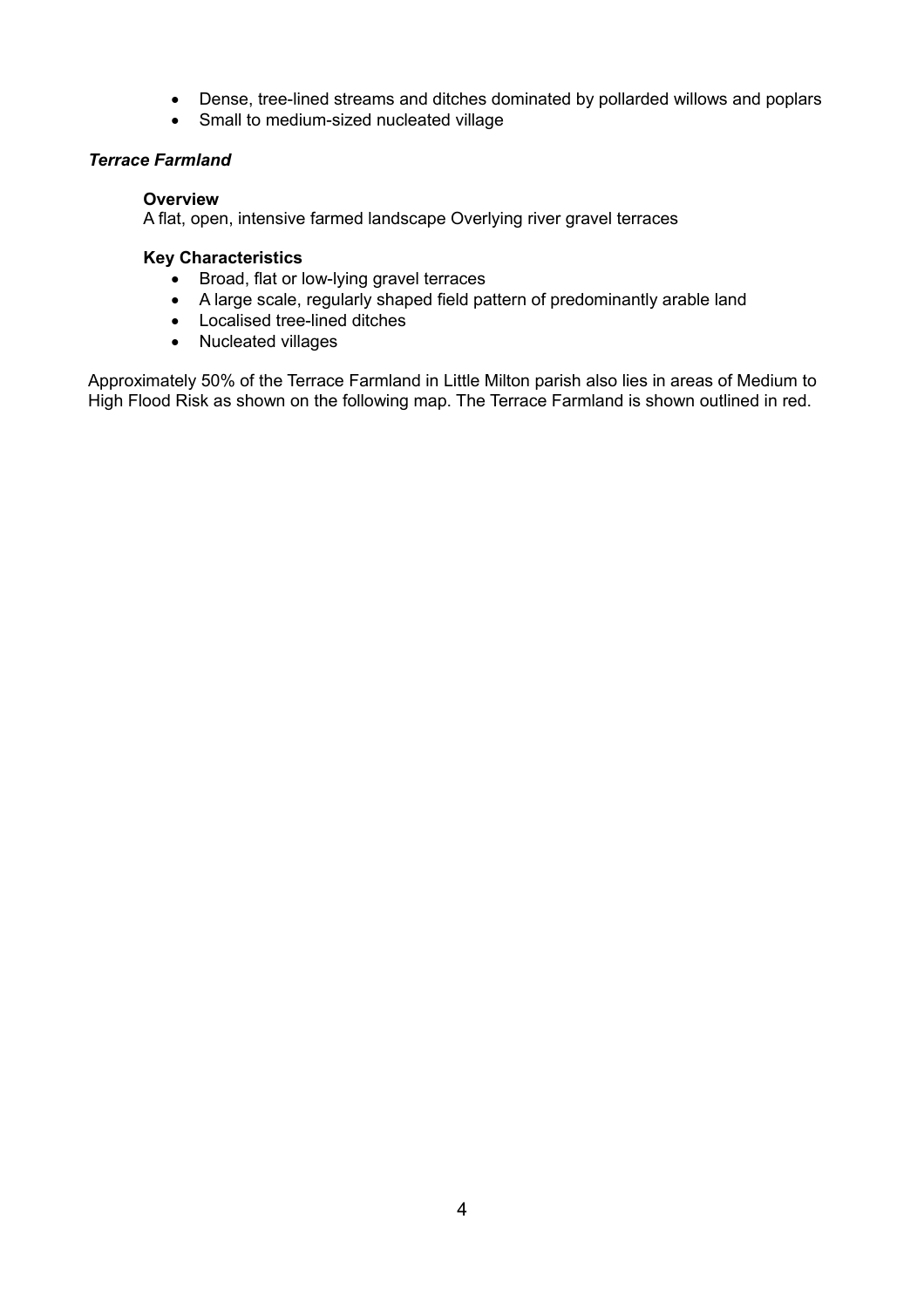

#### *Landscape around Little Milton*

Although divided into three landscape types, the overall landscape around Little Milton is remarkably uniform, comprising open farmland which reaches in the west to the River Thame, in the north across open fields to the villages of Great Milton and Great Haseley, in the east across open land which stretches largely unbroken to the Chiltern Hills 7 miles away, and in the south across the flood plain to the village of Stadhampton.

The land around the village is open fields, with some small areas of woodland and two inset areas of development. At Warren Barn Farm (see map above), a group of agricultural buildings has been converted to small industrial or storage units. These units are largely shielded by trees when viewed from the western edges of the village. At Ditchend Farm, to the east of the village, a mixed group of agricultural buildings stands out in the landscape when viewed from the eastern approaches to the village and does have a significant visual impact.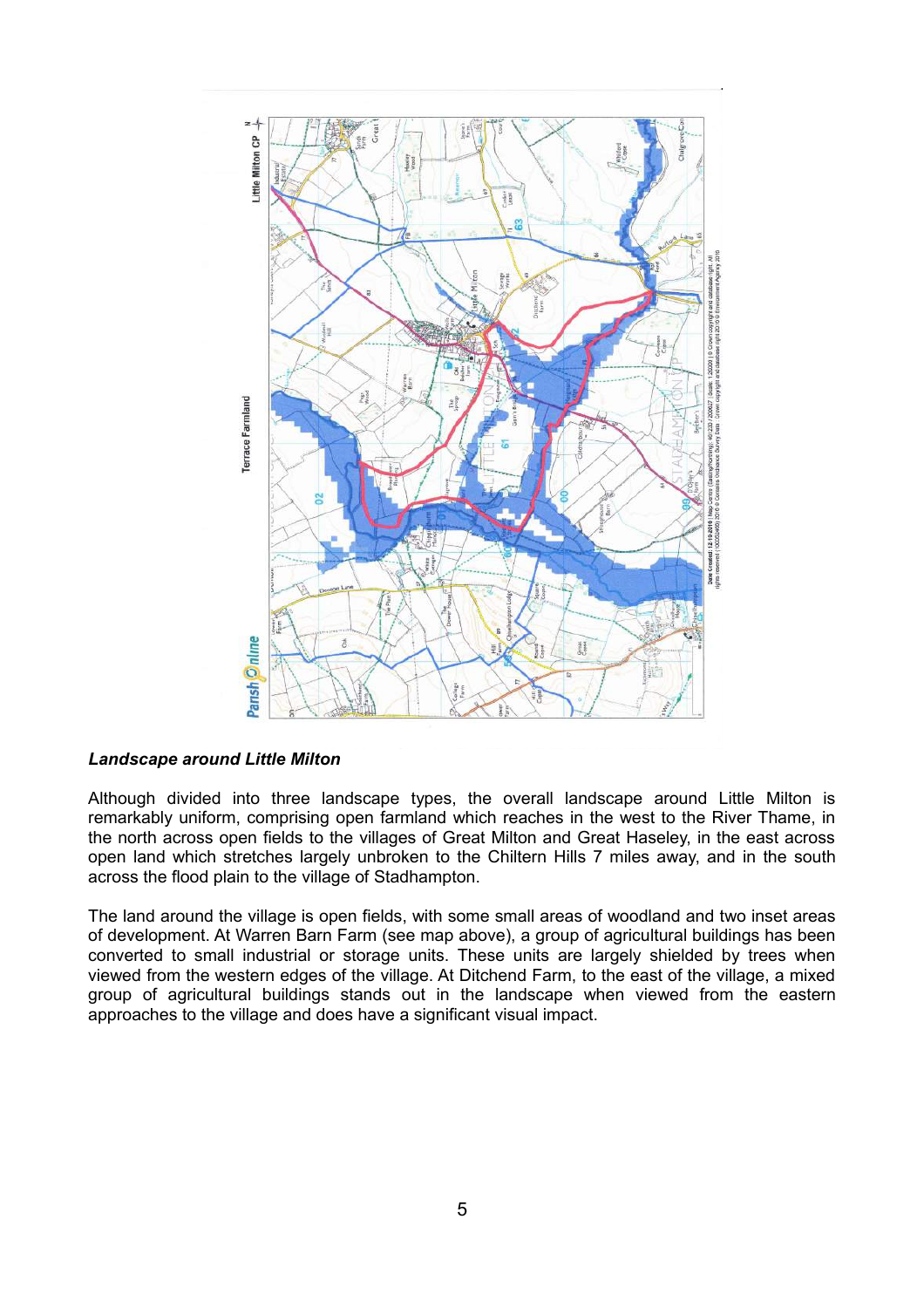



Landscape looking south east from the village. Ditchend Farm approaching the village

## *BBOWT land*



The presence of the BBOWT land, which is a nature reserve, within the Clay Vale, justifies assessing that land as a separate character area.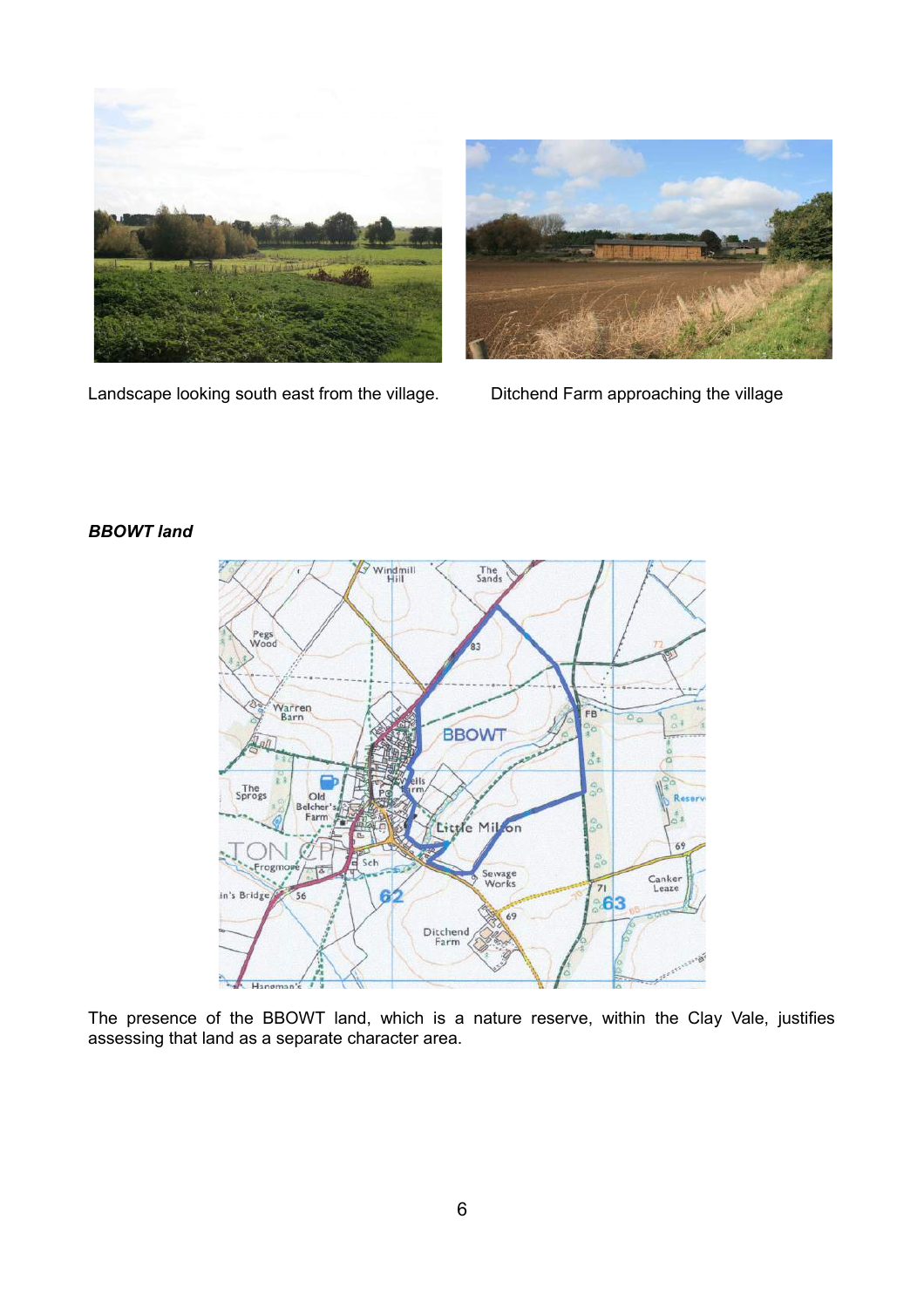## **LANDSCAPE CAPACITY ASSESSMENT**

For the purposes of the Landscape Capacity Assessment<sup>[3](#page-6-0)</sup>, the area outside the village has been divided into just four landscape character areas:

- 1. Clay Vale not including BBOWT land
- 2. Clay Vale BBOWT land
- 3. Terrace Farmland
- 4. Ditchend Farm Buildings

When carrying out such an assessment, the purpose is to measure the capacity of the landscape to absorb development using best practice methodology. However it is necessary to make an assumption about the type of development which might occur. In the case of Little Milton, the assumption is housing development of market or affordable houses not exceeding two storeys, with associated roads, and gardens.

#### *Landscape Sensitivity*

Landscape sensitivity relates to the stability of character, the degree to which that character is robust enough to continue and to be able to recuperate from loss or damage. A landscape with a character of high sensitivity is one that, once lost, would be difficult to restore; a character that, if valued, must be afforded particular care and consideration in order for it to survive.

The model for analysing landscape character sensitivity is based on the following assumptions:

i) Within each landscape type certain attributes may play a more significant role than others in defining the character of that landscape.

ii) Within each landscape type, certain attributes may be more vulnerable to change than others.

iii) Within each landscape type, the degree to which different attributes are replaceable, or may be restored, may vary.

<span id="page-6-0"></span><sup>3</sup> Topic Paper 6 Countryside Agency's Landscape Character Assessment Guidance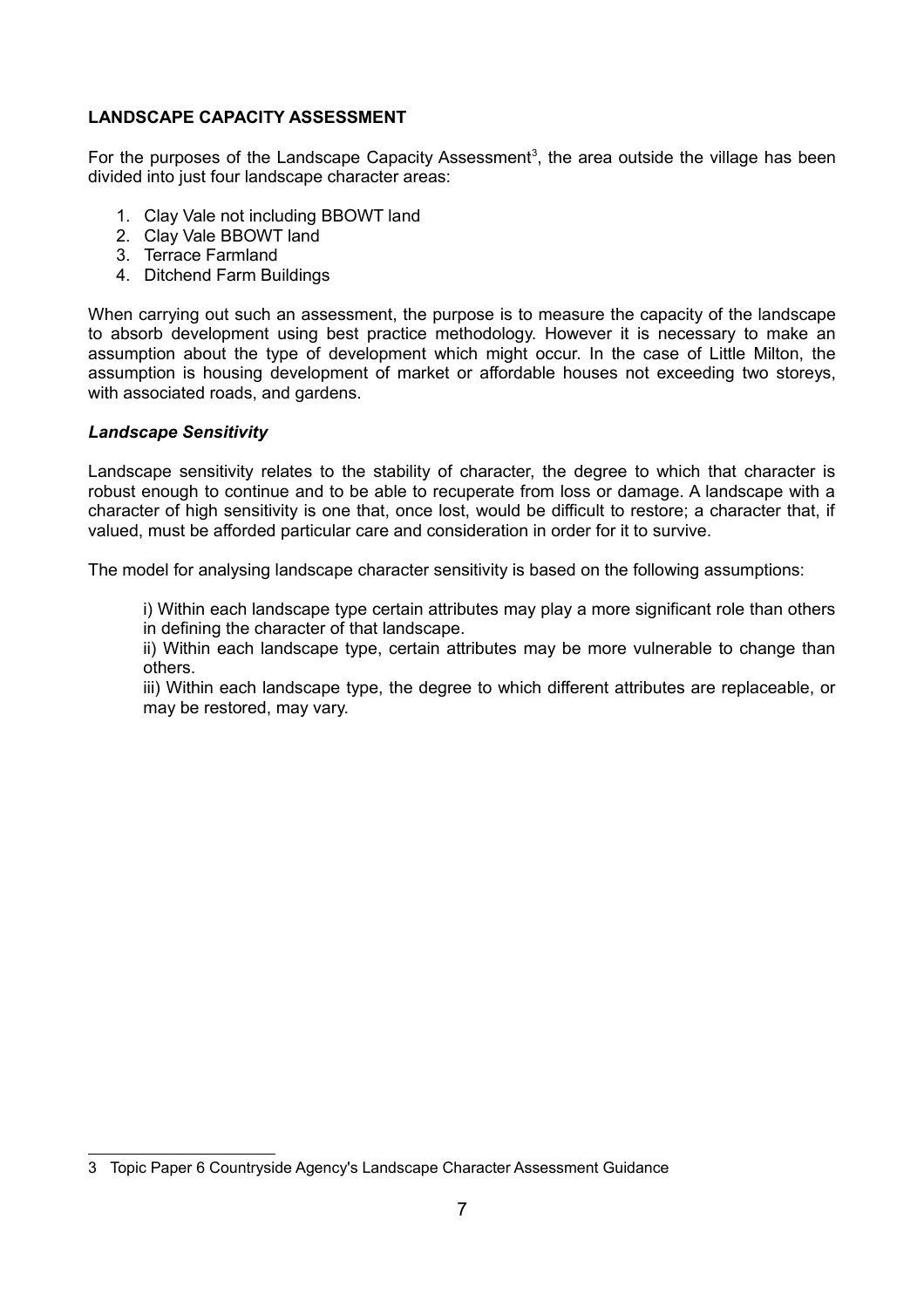Using this model, the NDP Steering Group has assessed each landscape for sensitivity as follows:

|                                                                                                                | <b>Clay Vale not</b><br>including BBOWT<br>land | <b>Clay Vale</b><br><b>BBOWT land</b> | <b>Terrace</b><br><b>Farmland</b> | <b>Ditchend</b><br>Farm<br><b>Buildings</b> |
|----------------------------------------------------------------------------------------------------------------|-------------------------------------------------|---------------------------------------|-----------------------------------|---------------------------------------------|
| <b>Inherent Landscape Qualities</b><br>(Score 1-5 of which 5 is High)                                          | 4                                               | $\overline{4}$                        | $\overline{4}$                    |                                             |
| Visual contribution to the<br>distinctive setting to the<br>settlement (Score 1-5 of which<br>5 is High)       | 4                                               | $\overline{4}$                        | 4                                 | 1                                           |
| Inconsistency with existing<br>village / settlement / pattern<br>(Score 1-5 of which 5 is High)                | 5                                               | 5                                     | 5                                 | 3                                           |
| Contribution to rurality of<br>surrounding landscape (Score<br>1-5 of which 5 is High)                         | 5                                               | 5                                     | 5                                 | 1                                           |
| Sensitivity score (total)<br>1-4 Negligible<br>5-8 Slight<br>9-12 Moderate<br>13-16 Substantial<br>17-20 Major | 18                                              | 18                                    | 18                                | 6                                           |
| <b>Final Assessment Landscape</b><br>Sensitivity                                                               | Major                                           | Major                                 | Major                             | Slight                                      |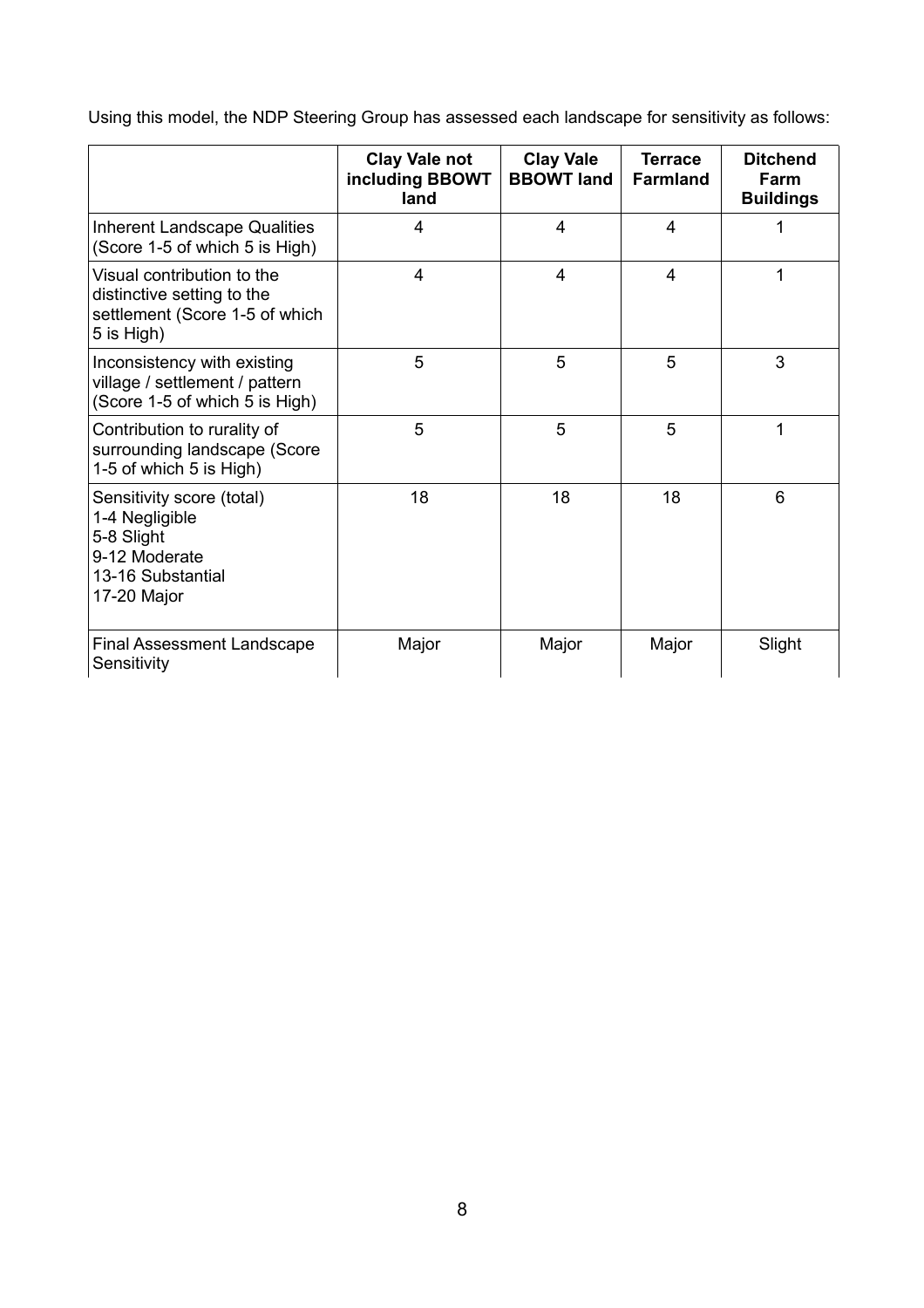## *Landscape Value*

In the methodology, Landscape Value is then attached to each landscape, which will reflect:

- national designations based on landscape value
- other judgements about value based either on a 'Quality of Life Assessment', or on consideration of a range of appropriate criteria relating to landscape value.

|                                                                                                                    | <b>Clay Vale not</b><br>including BBOWT<br>land | <b>Clay Vale</b><br><b>BBOWT land</b> | <b>Terrace</b><br><b>Farmland</b> | <b>Ditchend</b><br>Farm<br><b>Buildings</b> |
|--------------------------------------------------------------------------------------------------------------------|-------------------------------------------------|---------------------------------------|-----------------------------------|---------------------------------------------|
| National Landscape designation<br>eg. AONB                                                                         |                                                 | 1                                     | 1                                 |                                             |
| Other designation (open access<br>land, nature conservation,<br>flooding, etc)                                     |                                                 | 4                                     | 3                                 |                                             |
| Contribution to setting of<br>village / settlement /<br>outstanding assets                                         | 5                                               | 5                                     | 3                                 |                                             |
| Special cultural / historic<br>associations                                                                        | 1                                               | 1                                     | 1                                 |                                             |
| Landscape value score (total)<br>1-4 Negligible<br>5-8 Slight<br>9-12 Moderate<br>13-16 Substantial<br>17-20 Major | 8                                               | 11                                    | 8                                 | 4                                           |
| <b>Final Assessment Landscape</b><br>Value                                                                         | Slight                                          | Moderate                              | Slight                            | Negligible                                  |

## *Landscape Capacity*

In the advised methodology, the above scores are then combined in the following matrix:

|                              | <b>Landscape Value</b> |                       |                    |                     |                     |
|------------------------------|------------------------|-----------------------|--------------------|---------------------|---------------------|
| <b>Landscape sensitivity</b> | Major                  | Substantial           | Moderate           | Slight              | Negligible          |
| Major                        | Negligible             | Negligible            | Negligible<br>/Low | Low                 | Low/<br>Medium      |
| Substantial                  | Negligible             | Negligible<br>/Low    | Low                | Low/<br>Medium      | Medium              |
| Moderate                     | Negligible<br>/Low     | Low                   | Low/<br>Medium     | Medium              | High /<br>Medium    |
| Slight                       | Low                    | Low/<br><b>Medium</b> | Medium             | High /<br>Medium    | High / Very<br>High |
| Negligible                   | Low/<br>Medium         | Medium                | High /<br>Medium   | High / Very<br>High | Very High           |